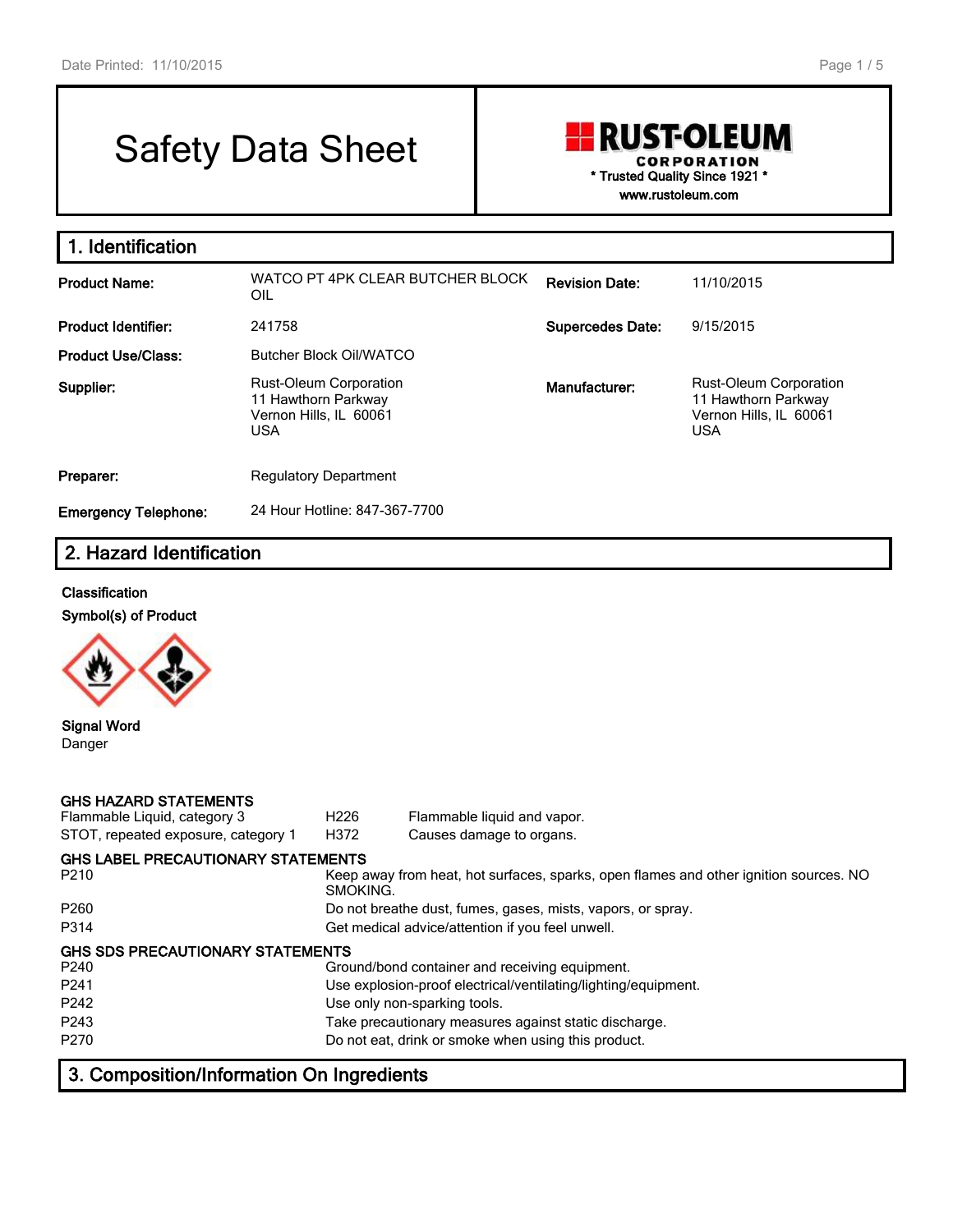#### **HAZARDOUS SUBSTANCES**

| <b>Chemical Name</b>    | CAS-No.   | <u>Wt.%</u><br>Range | <b>GHS Symbols</b> | <b>GHS Statements</b>         |
|-------------------------|-----------|----------------------|--------------------|-------------------------------|
| <b>Stoddard Solvent</b> | 8052-41-3 | 50-75                | GHS08              | H304-372                      |
| Xylene (mixed isomers)  | 1330-20-7 | $1.0 - 2.5$          | GHS02-GHS07        | H <sub>226</sub> -315-319-332 |

## **4. First-aid Measures**

**FIRST AID - EYE CONTACT:** Immediately flush eyes with plenty of water for at least 15 minutes holding eyelids open. Get medical attention. Do NOT allow rubbing of eyes or keeping eyes closed.

**FIRST AID - SKIN CONTACT:** Wash skin with soap and water. Remove contaminated clothing. Get medical attention if irritation develops or persists.

**FIRST AID - INHALATION:** Remove to fresh air. If not breathing, give artificial respiration. If breathing is difficult, give oxygen. Get immediate medical attention. Do NOT use mouth-to-mouth resuscitation. If you experience difficulty in breathing, leave the area to obtain fresh air. If continued difficulty is experienced, get medical assistance immediately.

**FIRST AID - INGESTION:** If swallowed, get medical attention.

| 5. Fire-fighting Measures |  |
|---------------------------|--|
|                           |  |

**EXTINGUISHING MEDIA:** Alcohol Film Forming Foam, Carbon Dioxide, Dry Chemical, Dry Sand, Water Fog

**UNUSUAL FIRE AND EXPLOSION HAZARDS:** Closed containers may explode when exposed to extreme heat due to buildup of steam. Keep containers tightly closed. Combustible liquid and vapor. No unusual fire or explosion hazards noted.

**SPECIAL FIREFIGHTING PROCEDURES:** Evacuate area and fight fire from a safe distance. Use water spray to keep fire-exposed containers cool. Containers may explode when heated.

## **6. Accidental Release Measures**

**STEPS TO BE TAKEN IF MATERIAL IS RELEASED OR SPILLED:** Remove all sources of ignition, ventilate area and remove with inert absorbent and non-sparking tools. Dispose of according to local, state (provincial) and federal regulations. Do not incinerate closed containers.

# **7. Handling and Storage**

**HANDLING:** Wash thoroughly after handling. Wash hands before eating. Remove contaminated clothing and launder before reuse. Use only with adequate ventilation. Follow all MSDS/label precautions even after container is emptied because it may retain product residues. Avoid breathing fumes, vapors, or mist. Avoid contact with eyes, skin and clothing.

**STORAGE:** Store in a dry, well ventilated place. Keep container tightly closed when not in use. Keep containers tightly closed. Isolate from heat, electrical equipment, sparks and open flame. Do not store above 120 ° F. Store large quantities in buildings designed and protected for storage of NFPA Class II combustible liquids. Avoid excess heat.

## **8. Exposure Controls/Personal Protection**

| l Chemical Name        | CAS-No.   | Weight %<br>Less Than | <b>ACGIH TLV-</b><br><b>TWA</b> | <b>ACGIH TLV-</b><br><b>STEL</b> | <b>OSHA PEL-TWA</b> | <b>OSHA PEL-</b><br><b>CEILING</b> |
|------------------------|-----------|-----------------------|---------------------------------|----------------------------------|---------------------|------------------------------------|
| Stoddard Solvent       | 8052-41-3 | 65.0                  | $100$ ppm                       | N.E.                             | 500 ppm             | N.E.                               |
| Xylene (mixed isomers) | 1330-20-7 | 5.0                   | $100$ ppm                       | $150$ ppm                        | $100$ ppm           | N.E.                               |

#### **PERSONAL PROTECTION**

**ENGINEERING CONTROLS:** Use process enclosures, local exhaust ventilation, or other engineering controls to control airborne levels below recommended exposure limits. Prevent build-up of vapors by opening all doors and windows to achieve crossventilation.

**RESPIRATORY PROTECTION:** A respiratory protection program that meets OSHA 1910.134 and ANSI Z88.2 requirements must be followed whenever workplace conditions warrant a respirator's use.

**SKIN PROTECTION:** Use gloves to prevent prolonged skin contact. Nitrile or Neoprene gloves may afford adequate skin protection.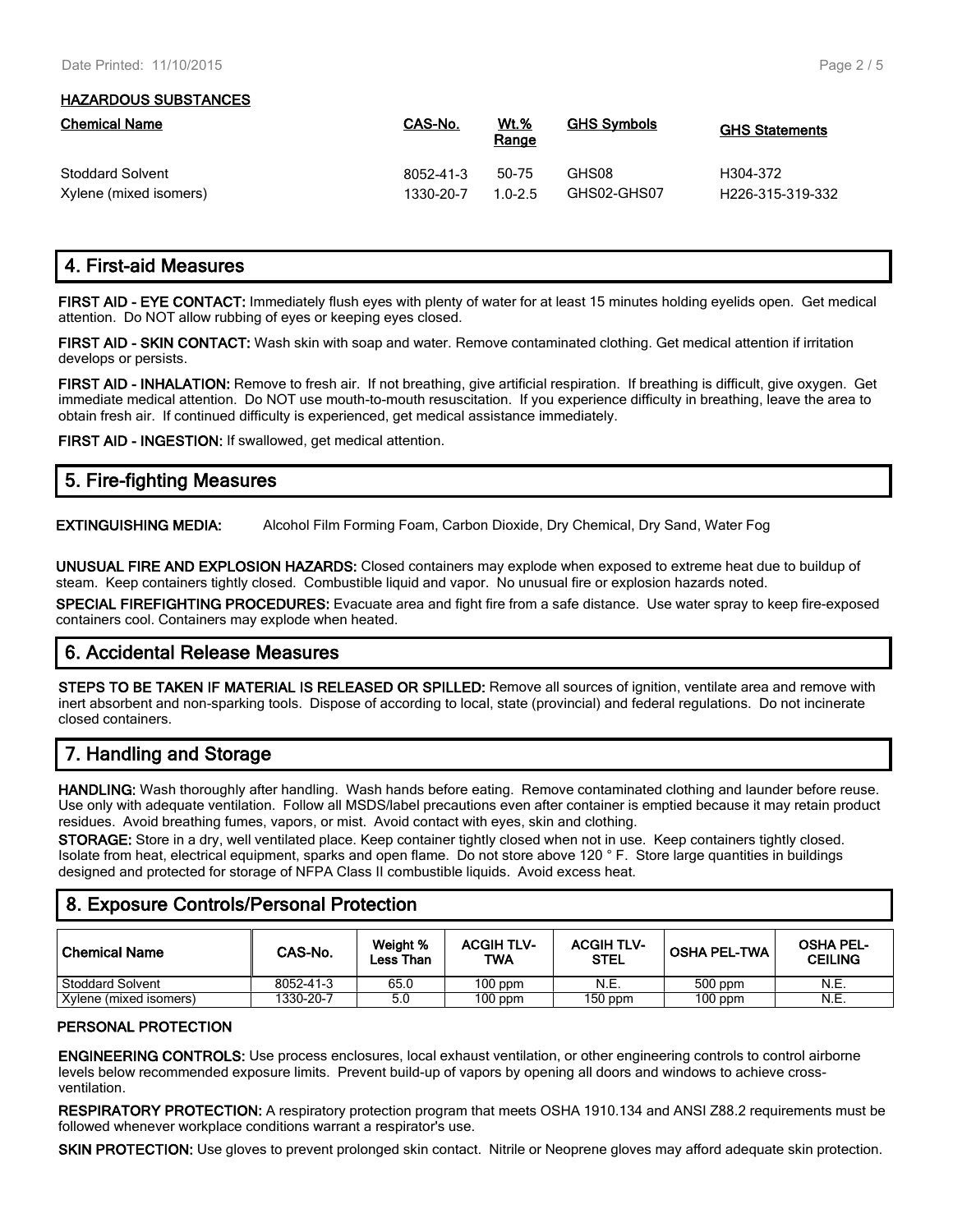**EYE PROTECTION:** Use safety eyewear designed to protect against splash of liquids.

**OTHER PROTECTIVE EQUIPMENT:** Refer to safety supervisor or industrial hygienist for further guidance regarding types of personal protective equipment and their applications.

**HYGIENIC PRACTICES:** Wash thoroughly with soap and water before eating, drinking or smoking. Remove contaminated clothing immediately and launder before reuse.

#### **9. Physical and Chemical Properties**

| Appearance:                 | Liguid                     | <b>Physical State:</b>            | Liguid      |
|-----------------------------|----------------------------|-----------------------------------|-------------|
| Odor:                       | Solvent Like               | <b>Odor Threshold:</b>            | N.E.        |
| <b>Relative Density:</b>    | 0.903                      | pH:                               | N.A.        |
| Freeze Point, °C:           | N.D.                       | Viscosity:                        | N.D.        |
| <b>Solubility in Water:</b> | None                       | Partition Coefficient, n-octanol/ |             |
| Decompostion Temp., °C:     | N.D.                       | water:                            | N.D.        |
| Boiling Range, °C:          | 135 - 316                  | <b>Explosive Limits, vol%:</b>    | $1.0 - 8.9$ |
| <b>Flammability:</b>        | <b>Supports Combustion</b> | Flash Point, °C:                  | 41          |
| <b>Evaporation Rate:</b>    | Slower than Ether          | Auto-ignition Temp., °C:          | N.D.        |
| <b>Vapor Density:</b>       | Heavier than Air           | <b>Vapor Pressure:</b>            | N.D.        |

(See "Other information" Section for abbreviation legend)

## **10. Stability and Reactivity**

**CONDITIONS TO AVOID:** Avoid temperatures above 120°F (49°C). Avoid contact with strong acid and strong bases.

**INCOMPATIBILITY:** Incompatible with strong oxidizing agents, strong acids and strong alkalies.

**HAZARDOUS DECOMPOSITION:** When heated to decomposition, it emits acrid smoke and irritating fumes. Contains solvents which may form carbon monoxide, carbon dioxide, and formaldehyde.

**HAZARDOUS POLYMERIZATION:** Will not occur under normal conditions.

**STABILITY:** This product is stable under normal storage conditions.

### **11. Toxicological information**

**EFFECTS OF OVEREXPOSURE - EYE CONTACT:** Substance causes moderate eye irritation.

**EFFECTS OF OVEREXPOSURE - SKIN CONTACT:** Substance may cause slight skin irritation.

**EFFECTS OF OVEREXPOSURE - INHALATION:** High gas, vapor, mist or dust concentrations may be harmful if inhaled. Avoid breathing fumes, spray, vapors, or mist. High vapor concentrations are irritating to the eyes, nose, throat and lungs. Prolonged or excessive inhalation may cause respiratory tract irritation.

**EFFECTS OF OVEREXPOSURE - INGESTION:** Irritating to the nose, throat and respiratory tract. Harmful if swallowed.

**EFFECTS OF OVEREXPOSURE - CHRONIC HAZARDS:** Reports have associated repeated and prolonged occupational overexposure to solvents with permanent brain and nervous system damage. Overexposure to xylene in laboratory animals has been associated with liver abnormalities, kidney, lung, spleen, eye and blood damage as well as reproductive disorders. Effects in humans, due to chronic overexposure, have included liver, cardiac abnormalities and nervous system damage.

**PRIMARY ROUTE(S) OF ENTRY:** Eye Contact, Ingestion, Inhalation, Skin Absorption, Skin Contact

#### **ACUTE TOXICITY VALUES The acute effects of this product have not been tested. Data on individual components are tabulated below: CAS-No. Chemical Name Oral LD50 Dermal LD50 Vapor LC50** 1330-20-7 Xylene (mixed isomers) 3500 mg/kg Rat >4350 mg/kg Rabbit 29.08 mg/L Rat

N.I. - No Information

## **12. Ecological Information**

**ECOLOGICAL INFORMATION:** Product is a mixture of listed components.

### **13. Disposal Information**

**DISPOSAL INFORMATION:** Dispose of material in accordance to local, state, and federal regulations and ordinances. Do not allow to enter waterways, wastewater, soil, storm drains or sewer systems.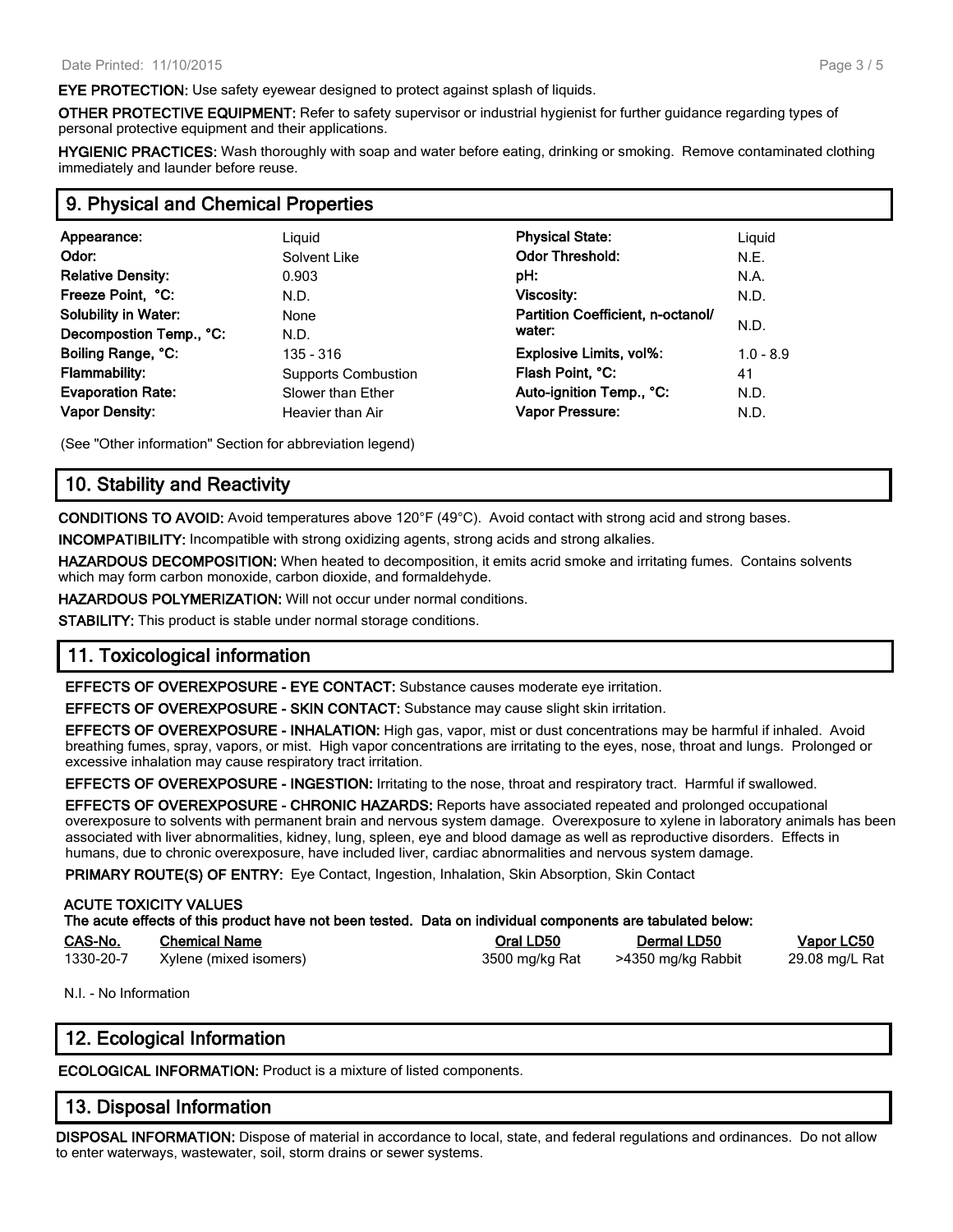## **14. Transport Information**

|                              | Domestic (USDOT) | International (IMDG) | Air (IATA)  | <b>TDG (Canada)</b> |
|------------------------------|------------------|----------------------|-------------|---------------------|
| <b>UN Number:</b>            | N.A.             | 1263                 | 1263        | N.A.                |
| <b>Proper Shipping Name:</b> | Not Regulated    | Paint                | Paint       | Not Regulated       |
| <b>Hazard Class:</b>         | N.A.             | 3                    | 3           | N.A.                |
| Packing Group:               | N.A.             | Ш                    | Ш           | N.A.                |
| <b>Limited Quantity:</b>     | No               | Yes, >5L No          | Yes. >5L No | No.                 |
|                              |                  |                      |             |                     |

# **15. Regulatory Information**

#### **U.S. Federal Regulations:**

#### **CERCLA - SARA Hazard Category**

This product has been reviewed according to the EPA 'Hazard Categories' promulgated under Sections 311 and 312 of the Superfund Amendment and Reauthorization Act of 1986 (SARA Title III) and is considered, under applicable definitions, to meet the following categories:

Fire Hazard, Acute Health Hazard, Chronic Health Hazard

#### **Sara Section 313:**

This product contains the following substances subject to the reporting requirements of Section 313 of Title III of the Superfund Amendment and Reauthorization Act of 1986 and 40 CFR part 372:

#### **Chemical Name CAS-No.**

Xylene (mixed isomers) 1330-20-7

#### **Toxic Substances Control Act:**

This product contains the following chemical substances subject to the reporting requirements of TSCA 12(b) if exported from the United States:

No TSCA 12(b) components exist in this product.

### **16. Other Information**

| <b>HMIS RATINGS</b><br>2<br>Health: | Flammability:        | 2                    | <b>Physical Hazard:</b>                                                                                                                                                        | 0 | <b>Personal Protection:</b> | х |
|-------------------------------------|----------------------|----------------------|--------------------------------------------------------------------------------------------------------------------------------------------------------------------------------|---|-----------------------------|---|
| <b>NFPA RATINGS</b><br>2<br>Health: | <b>Flammability:</b> | 2                    | Instability                                                                                                                                                                    | 0 |                             |   |
| VOLATILE ORGANIC COMPOUNDS, g/L:    |                      |                      | 577                                                                                                                                                                            |   |                             |   |
| <b>SDS REVISION DATE:</b>           |                      | 11/10/2015           |                                                                                                                                                                                |   |                             |   |
| <b>REASON FOR REVISION:</b>         |                      | Statement(s) Changed | Substance and/or Product Properties Changed in Section(s):<br>03 - Composition/Information on Ingredients<br>11 - Toxicological Information<br>Substance Chemical Name Changed |   |                             |   |

Legend: N.A. - Not Applicable, N.E. - Not Established, N.D. - Not Determined